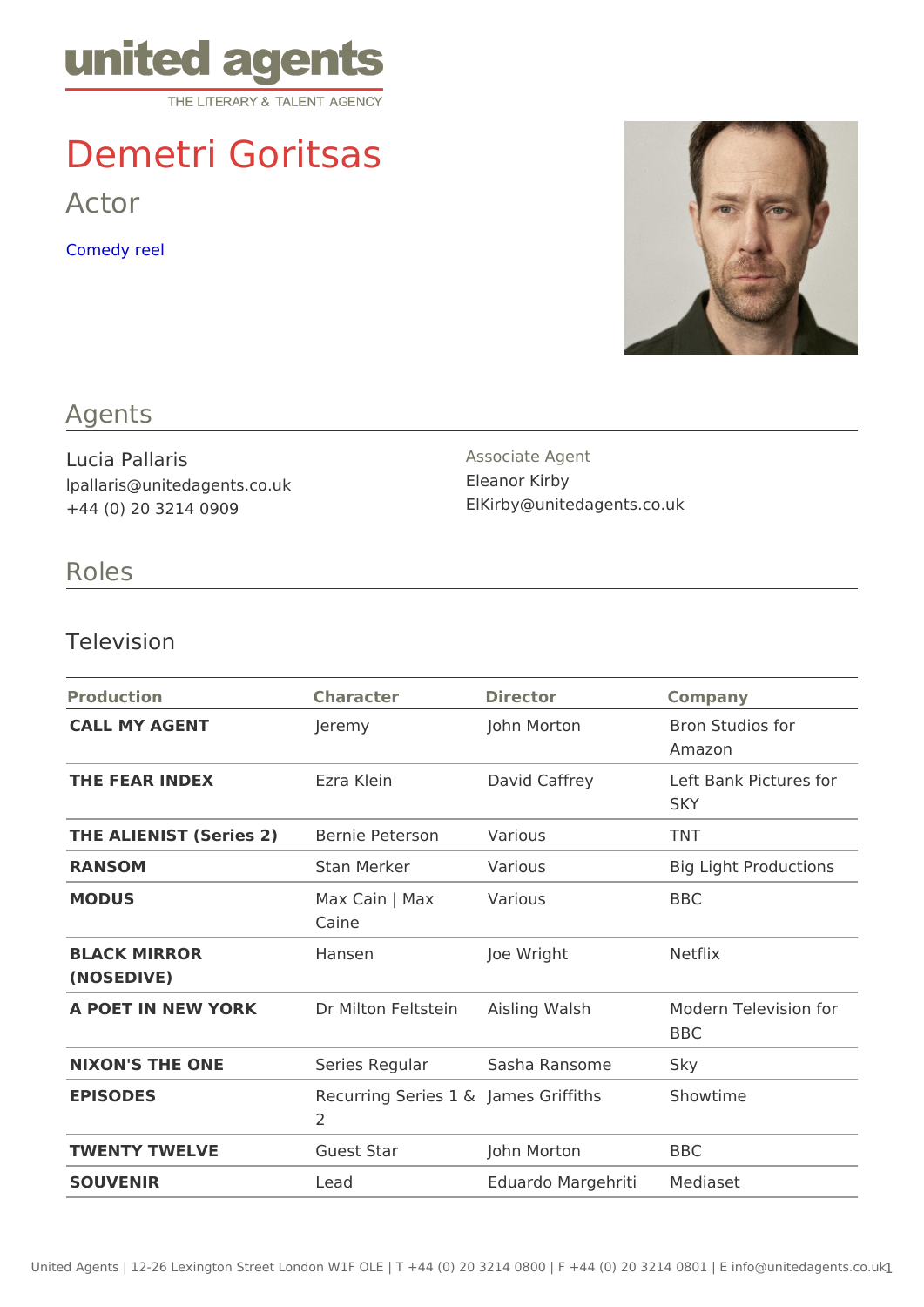| <b>Production</b>                         | <b>Character</b>  | <b>Director</b>          | <b>Company</b>       |
|-------------------------------------------|-------------------|--------------------------|----------------------|
| <b>THE SPECIAL</b><br><b>RELATIONSHIP</b> | Supporting        | <b>Richard Loncraine</b> | <b>HBO Films</b>     |
| <b>CLOUDS OVER THE HILL</b>               | Supporting        | Takeshi Shibata          | <b>NHK</b>           |
| <b>TORCHWOOD</b>                          | <b>Guest Star</b> | Andy Goddard             | <b>BBC</b>           |
| $MI-5$                                    | <b>Guest Star</b> | <b>Brendan Maher</b>     | <b>BBC</b>           |
| THE PATH TO 9-11                          | Supporting        | David L. Cunningham      | <b>ABC</b>           |
| <b>NUMB3RS</b>                            | Co-Star           | Martha Mitchell          | <b>CBS</b>           |
| <b>CRACKER</b>                            | Supporting        | Antonia Bird             | <b>ITV</b>           |
| <b>GALLIPOLI</b>                          | Supporting        | Tolga Ornek              | <b>Ekip Films</b>    |
| <b>SEARCH</b>                             | Series Regular    | Dirk Campbell            | <b>BBC</b>           |
| <b>BADDIEL'S SYNDROME</b>                 | Series Regular    | <b>Martin Denis</b>      | Sky                  |
| <b>BREAKING NEWS</b>                      | Co-Star           | Ken Olin                 | <b>TNT</b>           |
| THE NEW ADDAMS FAMILY                     | <b>Guest Star</b> | George Ershbamer         | <b>TBS</b>           |
| <b>VIPER</b>                              | <b>Guest Star</b> | <b>Scott Williams</b>    | <b>UPN</b>           |
| <b>MILLENNIIUM</b>                        | Co-Star           | Ralph Hemecker           | Fox                  |
| <b>THE SENTINEL</b>                       | <b>Guest Star</b> | Danny Bilson             | <b>UPN</b>           |
| <b>SMUDGE</b>                             | Supporting        | Hillary Jones            | Farrow/TBS           |
| <b>PRISONER OF ZENDA</b>                  | Supporting        | Stephan Scaini           | <b>Hallmark</b>      |
| <b>TWO</b>                                | Co-Star           | Anthony Hickox           | <b>Cannell Films</b> |
| <b>HIGHLANDER</b>                         | <b>Guest Star</b> | Paulo Barzman            | Syndicated           |

## Film

| <b>Production</b>     | <b>Character</b>                               | <b>Director</b>                      | <b>Company</b>                                  |
|-----------------------|------------------------------------------------|--------------------------------------|-------------------------------------------------|
| <b>EAR FOR EYE</b>    | Actor                                          | debbie tucker green                  | <b>BBC Films</b>                                |
| <b>RADIOACTIVE</b>    | Dr Jenkins                                     | Marjane Satrapi                      | StudioCanal                                     |
| <b>ROCKETMAN</b>      | Carter                                         | Dexter Fletcher                      | <b>Paramount Pictures</b>                       |
| THE CATCHER WAS A SPY | Clifton Fadiman                                | Ben Lewin                            |                                                 |
| <b>BORG V MCENROE</b> | Peter - Björns<br>Agent                        | Janus Metz Pedersen                  | <b>SF Studios Production</b><br>AB              |
| <b>PAPILLON</b>       | Jean Pierre<br>Castelnau                       | Michael Noer                         | <b>Czech Anglo Productions</b>                  |
| <b>DARKEST HOUR</b>   | Cabinet Secretary Joe Wright<br><b>Bridges</b> |                                      | Working Title Films  <br>Perfect World Pictures |
| <b>WICHITA</b>        | Clark                                          | Justyn Ah Chong  <br>Matthew D. Ward | <b>Faraway Features</b>                         |
| <b>SNOWDEN</b>        | Frank Davini                                   | Oliver Stone                         | KrautPack Entertainment                         |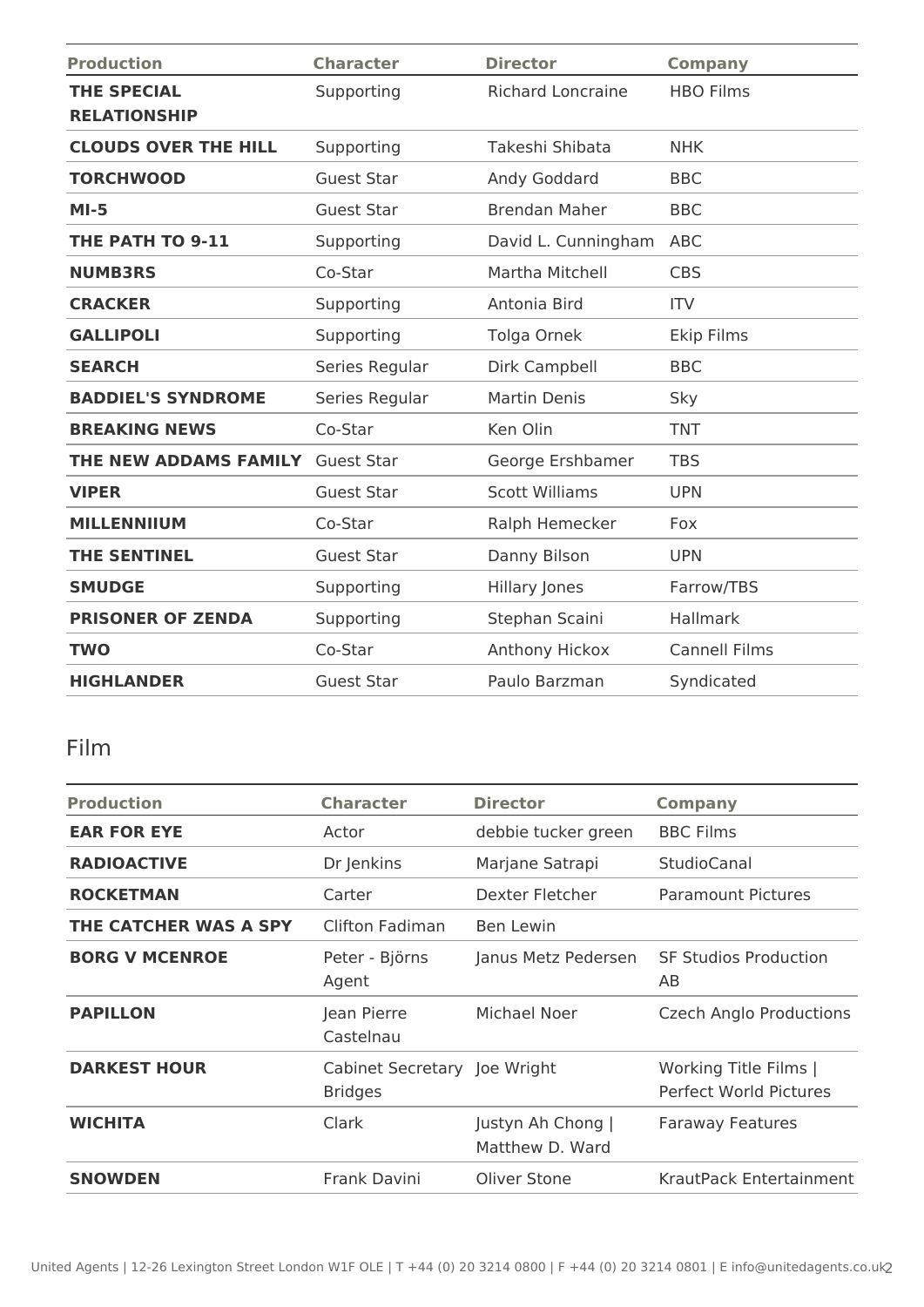| <b>Production</b>                                        | <b>Character</b>         | <b>Director</b>                 | <b>Company</b>             |
|----------------------------------------------------------|--------------------------|---------------------------------|----------------------------|
| <b>SERIAL - ANGEL OF DECAY</b>                           | Roger                    | Jamie Crawford                  | October Films              |
| <b>EVEREST</b>                                           | <b>Stuart Hutchinson</b> | Baltasar Kormákur               | <b>Everest Productions</b> |
| <b>RUSH</b>                                              | Floyd                    | Ron Howard                      | Universal                  |
| <b>GOOD VIBRATIONS</b>                                   | Paul McNally             | Lisa D'Sa & Glenn<br>Leyburn    | Canderblinks Film          |
| <b>AUSTENLAND</b>                                        | Jimmy                    | Jerusha Hess                    | <b>Moxie Pictures</b>      |
| <b>X-MEN: FIRST CLASS</b>                                | Levene                   | Matthew Vaughn                  | Fox                        |
| <b>ACTS OF GODFREY</b>                                   | <b>Brad Angel</b>        | Johnny Daukes                   | AoG Films                  |
| THE WHISTLEBLOWER                                        | Kyle                     | Larysa Kondracki                | FG Films                   |
| <b>GENOVA</b>                                            | Dimitri                  | Michael Winterbottom Revolution |                            |
| <b>A MIGHTY HEART</b>                                    | John Skelton             | Michael Winterbottom Revolution |                            |
| <b>ROAD TO GUANTANAMO</b>                                | Interrogater             | Michael Winterbottom Revolution |                            |
| <b>THUNDERBIRDS</b>                                      | News Anchor              | Jonathan Frakes                 | Universal                  |
| <b>SKY CAPTAIN &amp; THE</b><br><b>WORLD OF TOMORROW</b> | Radio Operator           | Kerry Conran                    | Paramount                  |
| <b>THAT DEADWOOD FEELING</b>                             | Frank                    | Simon Ubsdell                   | Picture Pro Co             |
| <b>SPY GAME</b>                                          | <b>Billy Hyland</b>      | <b>Tony Scott</b>               | Universal                  |
| THE BOURNE IDENTITY                                      | Daryl                    | Doug Liman                      | Universal                  |
| <b>SAVING PRIVATE RYAN</b>                               | Parker                   | Steven Spielberg                | <b>Dreamworks</b>          |
| <b>HOUSE ARREST</b>                                      | Phil                     | Aubrey Nealon                   | Kickstart                  |
| <b>EXCESS BAGGAGE</b>                                    | Surveillance Cop         | Marco Brambillo                 | Columbia                   |
| <b>LITTLE WOMEN</b>                                      | <b>Bhaer's Student</b>   | <b>Gillian Armstrong</b>        | Columbia                   |

# Stage

| <b>Production</b>                         | <b>Character</b> | <b>Director</b>      | <b>Company</b>                          |
|-------------------------------------------|------------------|----------------------|-----------------------------------------|
| <b>THE SHARK IS BROKEN</b>                | Roy Schneider    | <b>Guy Masterson</b> | Sonia Friedman<br>Productions           |
| <b>EAR FOR EYE</b>                        | Man              |                      | debbie tucker green Royal Court Theatre |
| <b>MACHINAL</b>                           | Prosecution      | Natalie Abrahami     | Almeida Theatre                         |
| <b>LAST OF THE BOYS</b>                   | <b>Ben</b>       | John Haidar          | Southwark Playhouse                     |
| <b>MR BURNS</b>                           | Gibson           | Robert Icke          | Almeida Theatre                         |
| THE SWEETEST SWING IN<br><b>BASEBALL</b>  | <b>Brian</b>     | lan Rickson          | <b>Royal Court</b>                      |
| <b>HIS GIRL FRIDAY</b>                    | Endicott         | Jack O'Brien         | <b>National Theatre</b>                 |
| <b>A PRAYER FOR OWEN</b><br><b>MEANEY</b> | Dan Needham      | Mick Gordon          | National Theatre                        |